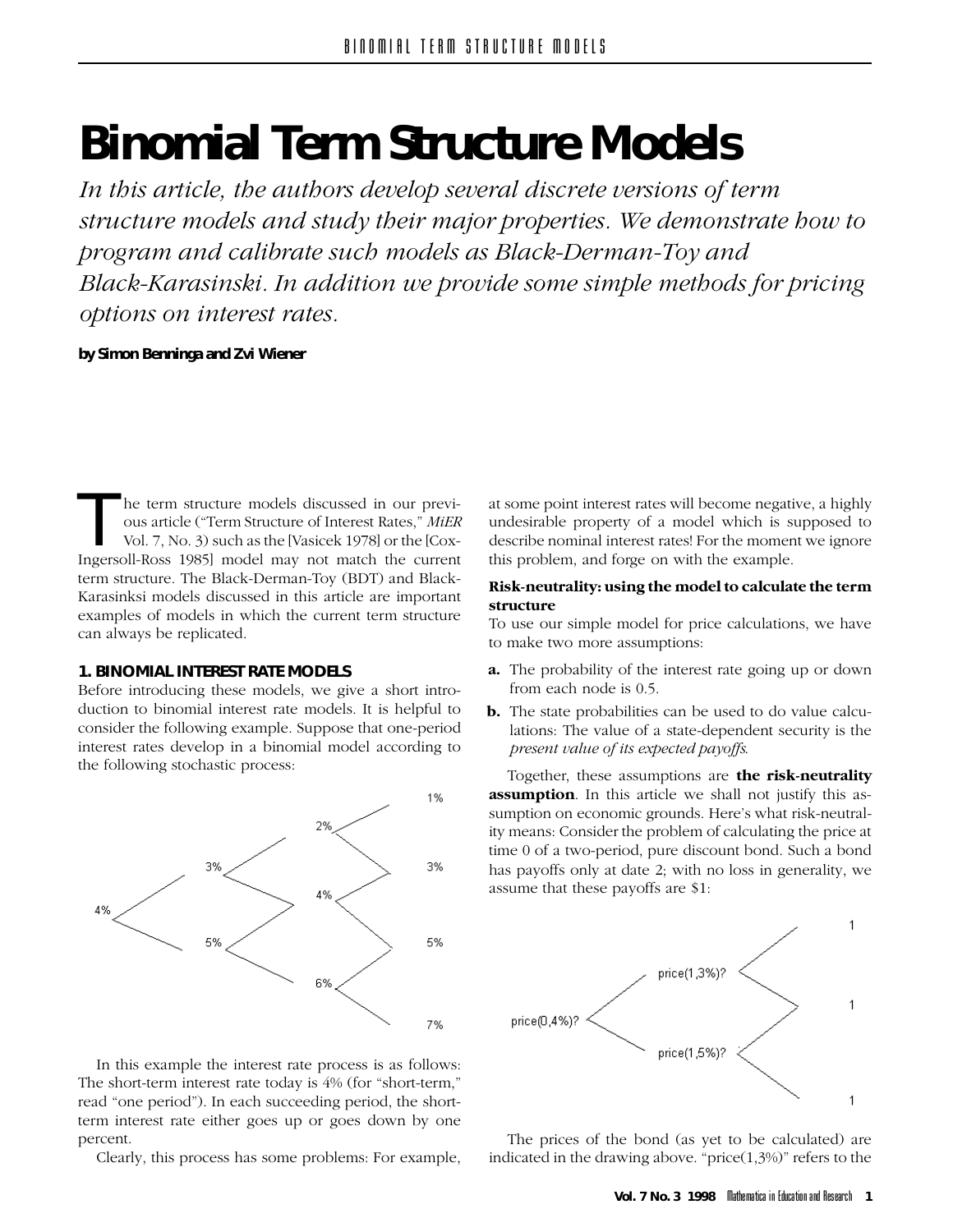price of the bond at date 1 when the one-period interest rate is  $3\%$ . To calculate the prices, we first discount the bond payoffs to date 1.  $\mathbf{P}$ 



The problem now is to find the price today, *price(0,4%)*.<br>Here's where risk neutrality comes in. Assuming risk neu- $H$ erality we can calculate  $\frac{1}{2}$ , we can calculate  $\frac{1}{2}$ 

```
In[1]:= price[0, 0.04] =
           0.5 ∗ price[1, 0.03] + 0.5 ∗ price[1, 0.05]
1.04 /.
            {price[1, 0.03] → 1/1.03,
             price[1, 0.05] → 1/1.05}
```
*Out[1]=* 0.924642

Thus the tree of prices for this date-2 pure discount



Note that *price(0,4%)* gives us the *two-date pure discount yield*:



*Out[2]=* 0.0399519

Here we have started to sneak in some notation:  $r_{ijm}$  is the *m-period* interest rate at time *t* when the interest rate has made  $j$  "up" moves. Thus, in the above example,  $r_{001}$  =  $\frac{100 \text{ m}}{40 \text{ s}} = 50 \text{ s}$   $r = 30 \text{ s}$  and we have now shown that  $r_{002} = 3.9952\%$ . Clearly, we could go on: Extending the tree by one date and considering a 3-date pure discount tree by one date and considering a 3-date pure discount bond will allow us to calculate more interest rates. Here, bond will allow us to calculate more interest rates. Here,



This price tree enables us to calculate the 3-period pure discount rate at date  $0 \left( r_{003} \right)$  and also the 2-period pure discount rates at date  $0 \frac{1}{2}$  and  $r \frac{1}{2}$ discount rates at date 1, *r*102 and *r*112:



The rates are listed under each other at each node, in increasing order: I.e., at date 0 the one-period rate is 4%,  $\frac{1}{2}$  increasing order: I.e., at date  $\frac{1}{2}$  and  $\frac{1}{2}$  the fibre one-period rate is the two period rate is  $5.9952$  w, the three-period rate is  $4.310406$  $\frac{1}{3}$ 

# **Pricing options on the term structure: an example**

payoffs are functions of the term structure. Suppose, for example, that we are trying to price an **interest-rate cap**. This is a security which offers the borrower a loan at a guaranteed rate in the future. For this simple example, we consider a cap which offers the borrower a one-period loan of  $$1,000,000$  at date 1 with a rate no higher than  $\frac{1}{406}$  Here is a nicture that evolains it all.  $\mathbf{f}$ 

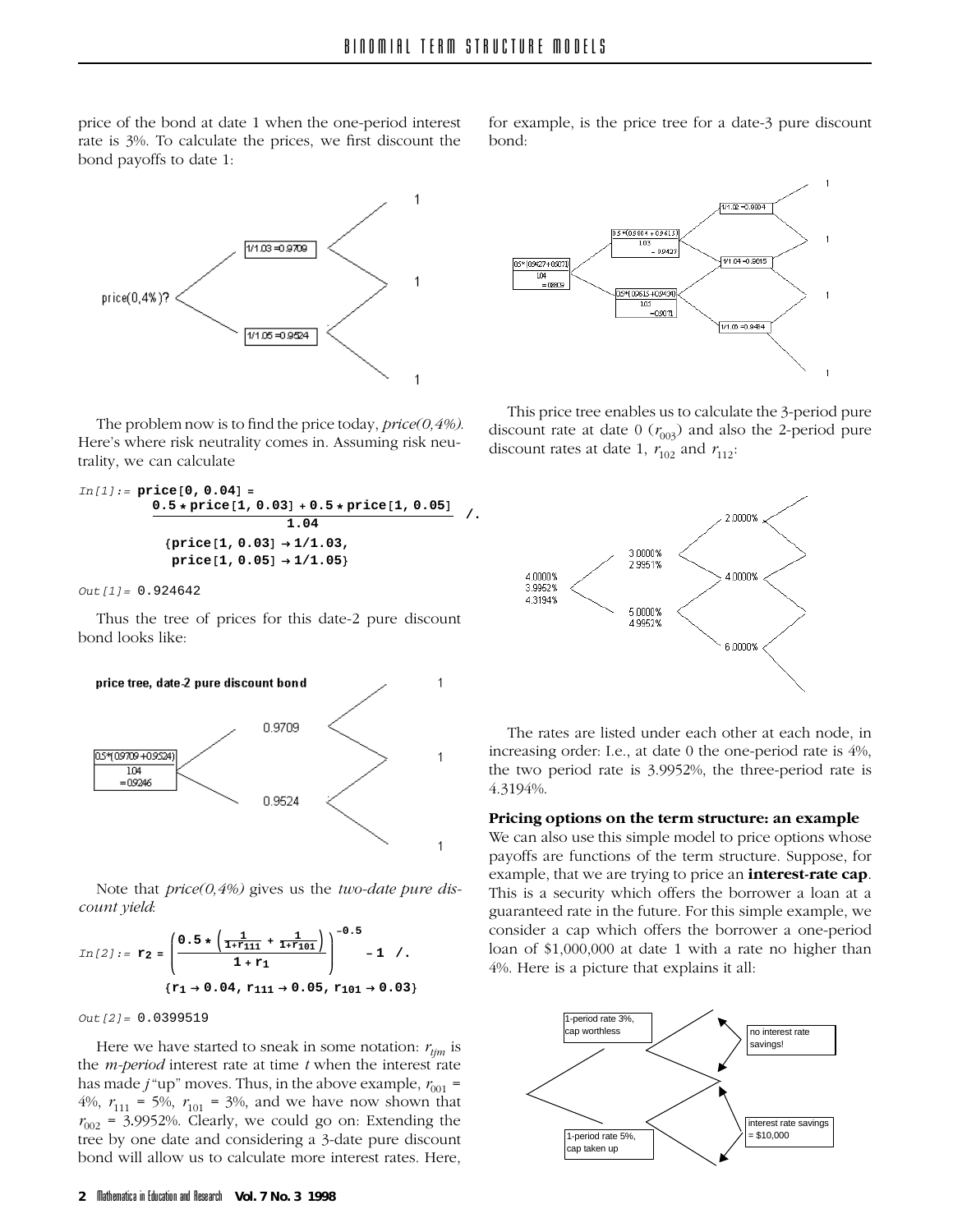When the cap is taken up (as you can see in the above picture, this only happens when the interest rate tomor-Figure, the interest rate of  $\frac{1}{2}$  respectively. The savings are \$10*,* 000/1.05 = \$9*,* 523.81.  $\alpha$  risk-neutrality, we discount the same same same satisfactor  $\beta$ 



Thus, if we were offered an option to get a one pe-<br>riod loan tomorrow at an interest rate no higher than  $4\%$ , this option would be worth (today) \$4,578.75. Clearly we could use our model to price other, more compli- $\sim$  could use our model to price other, more complicated, derivative securities whose value depends on inter-

# What is a "reasonable" interest rate tree?

The above example is an effective way of seeing why we would like a binomial model of interest rates. It illustrates some of the tools we will be using in the rest of the article, and it also illustrates some of the problems which we may encounter (it is clear, for example, that extending the tree for a couple of more dates will give us negative interest rates, an undesirable property).

To set the stage for the two models we will be discussing next, we state what we want from a good binomial interest rate model.

• Recombining in interest rates. In order to make computations easy, the interest rate which results from an "up-down" sequence should be equal to the interest rate resulting from a "down-up" sequence of moves. In principle, we could have an interest rate model which looks like the following picture, but this would give us severe computational problems. Unfortunately in many models it is impossible to satisfy this requirement; for example, the Vasicek model discussed in our previous article does not have recombining interest rates.  $\sigma$ 





- Non-negative interest rates. Assuming that the tree mod-<br>els nominal interest rates, we want these rates to be always positive. (Although we should add a caveat: Fullblown general equilibrium models of the term structure almost always model *real interest rates*, which are quite often negative.)
- Incorporates risk-neutrality. If we have risk-neutrality, then asset values are determined by discounting their expected future values. This means that prices and yields are easy to calculate.
- Replicates the current term structure of interest rates. At date  $0$  (today), the tree should give the currently observed yields for pure discount bonds.
- Replicates other "reasonable" properties of interest rates and interest rate-derivative securities. Some "reasonable" properties might include: a) The model replicates currently-observed cap prices. b) The model incorporates some mean-reversion of interest rates. In general we think we see that high rates tend to go down and vice think we see that high rates tend to go down and vice

**2. THE BLACK-DERMAN-TOY MODEL** model which replicates the current term structure. The insight from which the BDT model starts is the following. At any particular point in time we know the term structure At any particular point in time we have the term structure of interest rates; for example, suppose that today:

one period pure discount rate,  $r_{001} = 10\%$ , two-period pure discount rate,  $r_{002} = 11\%$ , three-period pure discount rate,  $r_{003} = 12\%$ , four-period pure discount rate,  $r_{004} = 12.5\%$ , five-period pure discount rate,  $r_{005} = 13\%$ .

Now suppose that we make the following assumptions:<br>• The interest rates "develop" in a binomial model. Each

- node of this model has a one-period interest rate attached to it. Our convention is to use  $r_{\text{tim}}$  to represent the *m*-term interest rate at time *t* when there have been  $i$  "up" moves in the interest rate.
- The probabilities of the occurrence of the states in the  $\frac{1}{\text{model}}$  are always  $\frac{1}{\text{model}}$ model are always  $\frac{1}{2}$
- We have some other information about the interest rates (we will be more specific later).

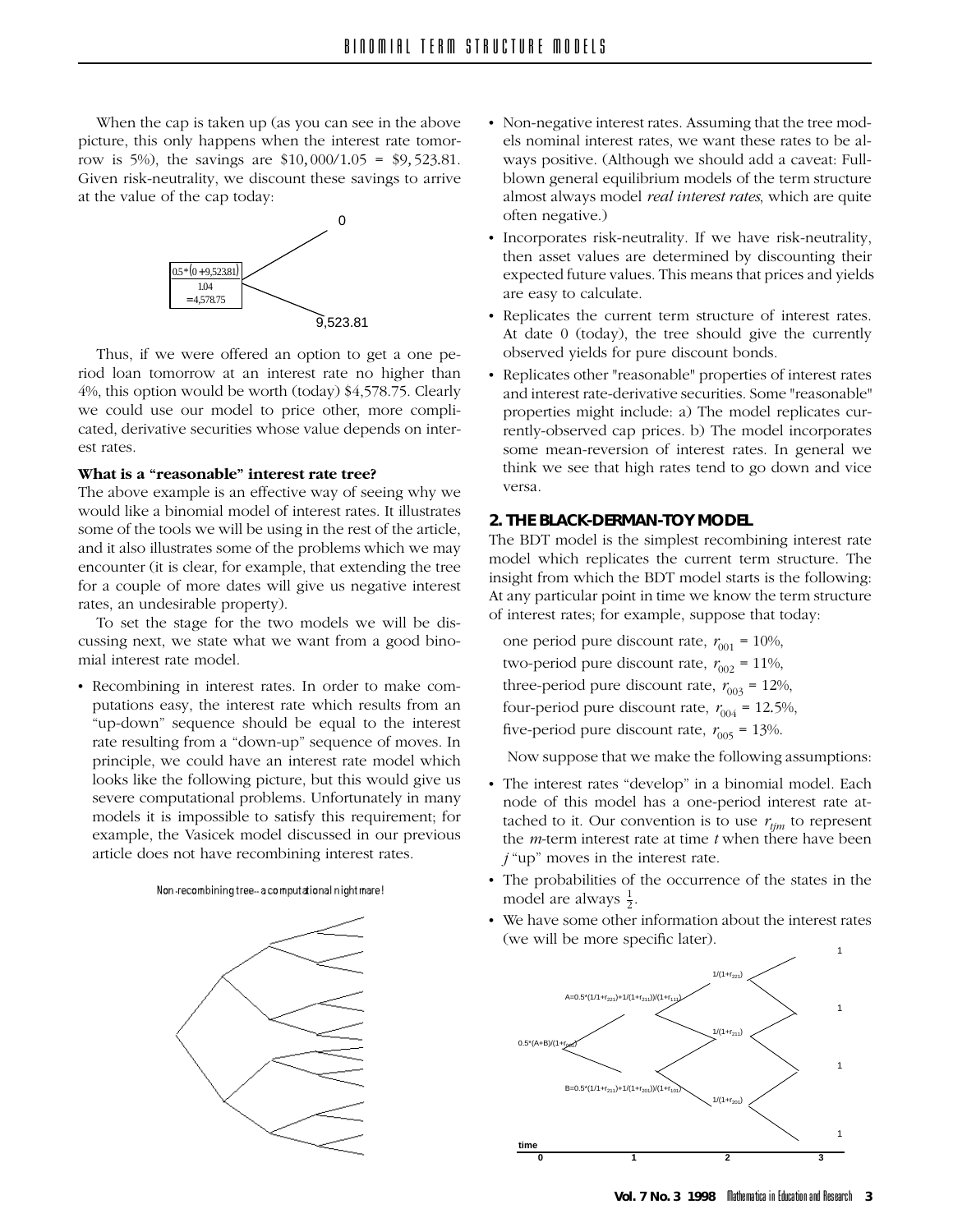To see why these assumptions are important, look at period interest rates at each node (nodes are numbered by the time period and the number of "up" moves). The logic of this figure was explained in the previous section: The purpose here is to calculate the 3-period pure discount  $p$  purpose here is to calculate the  $3-$ period pure discount  $p$ rate.<br>At time 3, the bond reaches maturity and has value 1,

irrespective of the state of nature.

At time 2, the value of the bond is  $1/(1 + r_{2j1})$ , where *j* is the number of "up" moves.<br>At time 1, the value of the bond is the *expected dis*-

counted value of its value one-period hence discounted at the one-period discount rate at time 2 (this rate is, of course, state dependent). Here we use risk neutrality and our assumption about the interest rates!

At time 0, the value of the bond is the expected discounted value of its time 1 value, discounted at  $r_{001}$ , the conted value of *counter*  $\frac{1}{2}$  value of  $\frac{1}{2}$  value,  $\frac{1}{2}$   $\frac{1}{2}$   $\frac{1}{2}$   $\frac{1}{2}$   $\frac{1}{2}$   $\frac{1}{2}$   $\frac{1}{2}$   $\frac{1}{2}$   $\frac{1}{2}$   $\frac{1}{2}$   $\frac{1}{2}$   $\frac{1}{2}$   $\frac{1}{2}$   $\frac{1}{2}$   $\frac{1}{2}$   $\frac{1}{2}$  one-period rate at time 0.

# **The development of the interest rate process in the**

BDT assume that the interest rates at date t are defined by  $r_{ti1} = r_{i01}e^{2j\theta_t}$ .  $\theta_t$  is the standard deviation of the natural *logarithm* of the one-period interest rates at date *t*. To see where this structure comes from, look at the oneperiod interest rates at time 1:  $r_{101}$  and  $r_{111}$ . Assume that  $\begin{bmatrix} r & r \end{bmatrix}$   $= r \begin{bmatrix} 2\psi & r \end{bmatrix}$ . Then calculating the mean and the variance  $r_{111} = r_{101}e^{2\tau}$ . Then calculating the mean and the variance<br>of the logarithm of the interest rates, we get  $\sigma$  the interest rates, we get:

mean log interest rate =  
\n
$$
\frac{1}{2}[\log(r_{101}e^{\psi}) + \log(r_{101})] = \log(r_{101}) + \frac{\psi}{2}
$$
\nvariance of log interest rate =  
\n
$$
\frac{1}{2} [\log(r_{101}e^{\psi}) - (\log(r_{101}) + \frac{\psi}{2})]^{2} + \frac{1}{2} [\log(r_{101}) - (\log(r_{101}) + \frac{\psi}{2})]^{2} = \frac{\psi^{2}}{4}
$$

so that *standard deviation of log of the interest rate* =  $\frac{\psi}{2}$ 

BDT assume that the standard deviation of the log interest rates at any date t is  $\theta_t$ . It thus follows that at date  $\int r = r e^{2\theta_1}$  Similarly at any date *t* we will have 1,  $r_{111} = r_{101}e^{-t}$ . Similarly, at any date *t*, we will have  $r_{tj1} = r_{t01}e^{2j\theta_t}$ .



The BDT assumption about the volatility of the short-<br>term interest rates at any date t means that  $r_{00}$  can be adjusted in order to fit the current term structure. Here is an example of how this works. The table below gives the term structure for years 1, 2,  $\dots$ , 5 as well as a list of s, one for each year. one for each year.

| maturity | yield to      | volatility of one-       |
|----------|---------------|--------------------------|
| (years)  | $matrix(\% )$ | period rate = $\theta_t$ |
| 1        | 10%           |                          |
| 2        | 11%           | 19%                      |
| 3        | 12%           | 18%                      |
|          | 12.5%         | 17%                      |
| 5        | 13%           | 16%                      |
|          |               |                          |

# 3. CALIBRATING THE BDT MODEL

**3.** Given this information, we can calculate the term structure of the interest rates Suppose we know the risk-neutral probabilities, the current term structure and the volatility of the interest rates. The whole interest rate tree, in Excel, is shown below; after the picture of the tree we show you how to check that the interest rates are indeed correct:



### 4. PROGRAMMING BLACK-DERMAN-TOY

Excel is a nice way to illustrate the BDT model, but Mathematica is much better for programming the model. The advantage of *Mathematica* is that it allows us to write the present value functions as recursive functions, which saves a lot of time and allows for much greater clarity.

First we write a function which takes the present value  $\frac{1}{1}$  the tree, assuming that the local interest rates are given  $\frac{1}{2}$  that the tree trees, assuming that the local interest rates are given by  $\frac{1}{2}$ by  $r[t,j]$ :

```
In[3]:= Clear[discount, pv, r]
       discount[r_] := 1/(1 + r); pv[n_] :=
          Module[{recurse}, recurse[t_, j_] :=
             recurse[t, j] =
              If[t == n, 1, discount[r[t, j]]*
                 (recurse[t + 1, j + 1] +
                 recurse[t + 1, j])];
          recurse[0, 0]/2ˆn]
```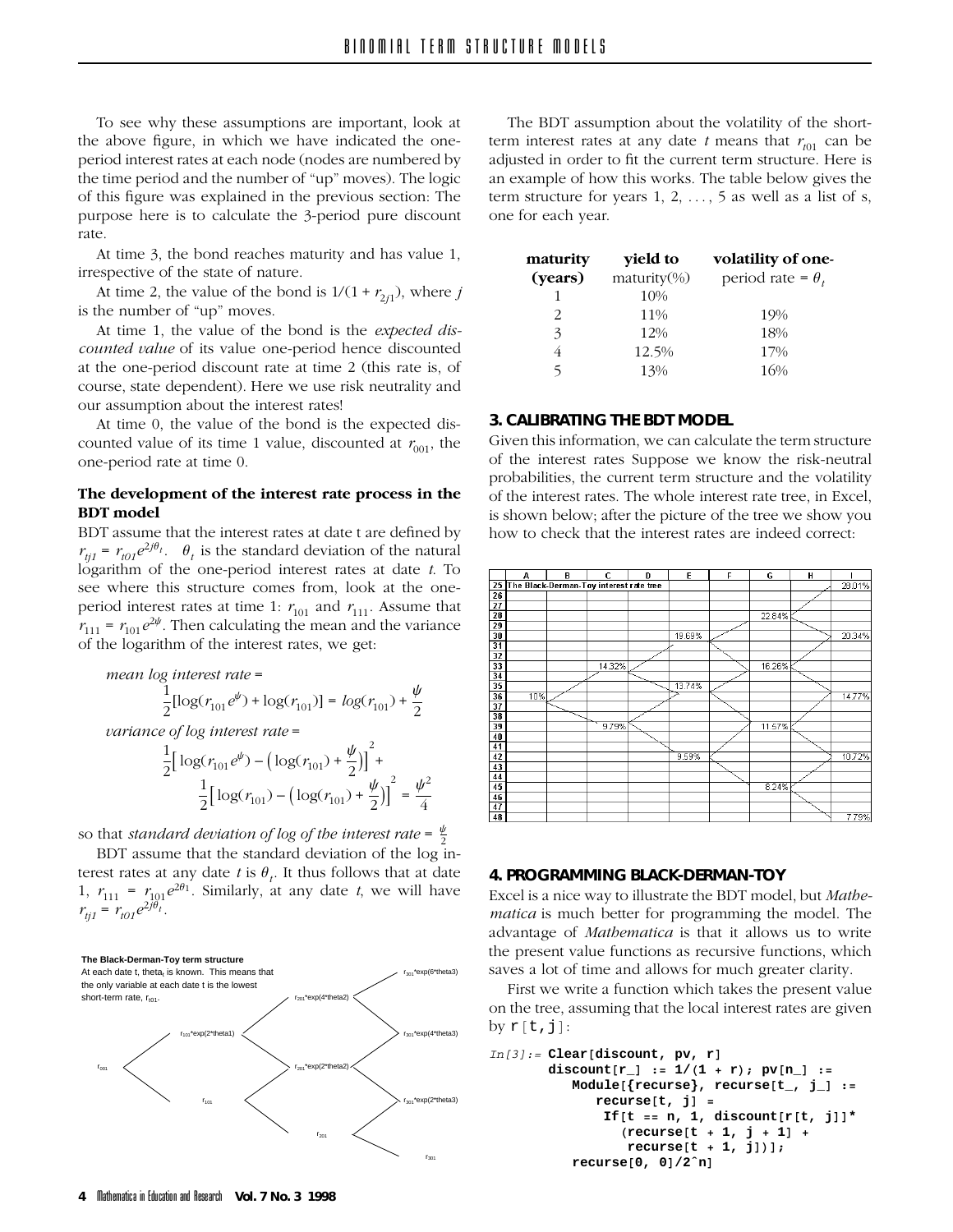pv[n] is the n-period discount factor. Here are some examples, to show you that the recursive function pv defines these discount factors correctly: fines these discount factors correctly:

```
In[4]:= Print["pv[0] = ", pv[0]]
           Print["pv[1] = ", pv[1]]
          Print["pv[2] = ", pv[2]]
pv[0] = 1pv[1] = \frac{1}{1 + r[0, 0]}pv[2] = \frac{\frac{2}{1+r[1,0]} + \frac{2}{1+r[1,1]}}{4(1+r[0,0])}4(1+r[0,0])
```
### *In[5]:=* **<sup>r</sup>[<sup>t</sup> , <sup>j</sup> ] := <sup>r</sup>[t] <sup>∗</sup> Exp[<sup>2</sup> <sup>∗</sup> θ[t] <sup>∗</sup> <sup>j</sup>];**

 $T_{\text{total}}$  and by seeming that the present in the present value for  $r_{\text{total}}$ pletely determined by the theta[1], theta[2], . . . and by r[0], r[1], . . . :

$$
In [6]: = \text{Print}[pv[2] = , pv[2]]
$$
\n
$$
pv[2] = \frac{\frac{2}{1+r[1]} + \frac{2}{1+e^{2\theta[1]}r[1]}}{4(1+r[0])}
$$

 $r[0]$  is the one-period interest rate today.

 $r[1]$  is the lowest one-period interest rate at time *t* = 1.<br>The other interest rate at time 1 is determined by theta[1], which is the  $\theta$  of the interest rates at time  $t = 1$ , so that  $r[1,j] = r[1]*Exp[2*thet[1]*j], j = 0, 1, 2 ...$ <br>In general  $r[n,i] = r[n]*Exp[2*thet[2]*hat[n]*j]$ In general:  $r[n,j] = r[n]*Exp[2*theta[n]*j], j = 0, 1, ..., n$ 

We can now solve for the BDT term structure. We have to know two things:

The term structure itself; we will denote this by  $R[1]$ , The term structure itself; we will denote this by R[1],  $R[2]$ , ...<br>The theta[1], theta[2], ...

 $T \t\t\t t \t\t d$  $\mathbf{F}$  is the property of property of  $\mathbf{F}$ 

```
In[7]:= Clear[discount, pv, r, theta]
       theta[1] = 0.19; theta[2] = 0.18;
       theta[3] = 0.17;
         theta[4] = 0.16; R[1] = 1/1.1;
         R[2] = 1/1.11ˆ2; R[3] = 1/1.12ˆ3;
         R[4] = 1/1.125ˆ4; R[5] = 1/1.13ˆ5;
         r[t_, j_] := r[t]*Exp[2*theta[t]*j];
         discount[r_] := 1/(1 + r);
         pv[n_] :=
           Module[{recurse}, recurse[t_, j_] :=
             recurse[t, j] =
              If[t == n, 1, discount[r[t, j]]*
                 (recurse[t + 1, j + 1] +
                 recurse[t + 1, j])];
             recurse[0, 0]/2ˆn]
```
 $\sum_{i=1}^{n}$ 

```
In[8]:= Clear[rr]
       rr[0] = FindRoot[pv[1] == R[1],
                {r[0], {0, 1}}]
       a = pv[2] == R[2] /. rr[0];
       rr[1] = FindRoot[a, {r[1], {0, 1}}]
       b = pv[3] == R[3] /. rr[0] /. rr[1];
       rr[2] = FindRoot[b, {r[2], {0, 1}}]
       c = pv[4] == R[4] /. rr[0] /.
             rr[1] /. rr[2];
       rr[3] = FindRoot[c, {r[3], {0, 1}}]
       d = pv[5] == R[5] /. rr[0] /. rr[1] /.
             rr[2] /. rr[3];
       rr[4] = FindRoot[d, {r[4], {0, 1}}]
       MatrixForm[Table[Table[rr[t][[1,2]]*
        Exp[2*theta[t]*j], {j, 0, t}], {t, 0, 4}]]
```
 $\{r[0] \to 0.1\}$  $\{r[1] \rightarrow 0.0979156\}$  $\{r[2] \rightarrow 0.0958616\}$  $\{r[3] \rightarrow 0.0823614\}$  ${x[4] \rightarrow 0.0778718}$ 

```
Ê
Á
Á
Á
Á
Á
Á
Á
Á
Á
{0.0823614,0.115713,0.162571,0.228404}<br>{0.0778718,0.107239,0.147682,0.203377,0.280077}
                                         {0.1}{0.0979156,0.14318}
                  {0.0958616,0.137401,0.196941}
         {0.0823614,0.115713,0.162571,0.228404}
                                                                                          ˆ
                                                                                          ˜
                                                                                          \overline{\phantom{a}}˜
                                                                                          ˜
                                                                                          \overline{\phantom{a}}˜
                                                                                          ˜
                                                                                          \overline{\phantom{a}}˜
                                                                                          ˜
˜
˜
˜
```
 $T$  the term structure all of the one-period interest rates  $\mathbf{r}$  the term structure–all of the one-period interest rates.

### 5. SIMPLE ALTERNATIVES TO BLACK-DERMAN-TOY

**5.** Once you understand the logic of BDT, it is easy to see that there are many alternative binomial term structure models which might also work. In this section we present three such models.

**5.a. Putting the lowest interest rate on top** time  $t$  and time  $t + 1$  is weak, but not totally arbitrary. For example, suppose that we specify that the interest rates at time t, instead of developing as  $r_{ii} = r_{i0}e^{2\theta j}$ , develop at time *t*, instead of developing as  $r_{ij1} = r_{i01}e^{-y}$ , develop as  $r_{ij1} = r_{i01}e^{-\gamma}$ <br>in the tree at ea in the tree at each time will be the highest instead of the lowest interest rate. The resulting interest rates will be rest interest rate. The resulting interest rates will be the same as before. Here is the revised program and the output:

```
In[9]:= Clear[discount, pv, r, theta]
       theta[1] = 0.19; theta[2] = 0.18;
       theta[3] = 0.17; theta[4] = 0.16;
       R[1] = 1/1.1; R[2] = 1/1.11ˆ2;
       R[3] = 1/1.12ˆ3; R[4] = 1/1.125ˆ4;
       R[5] = 1/1.13ˆ5;
```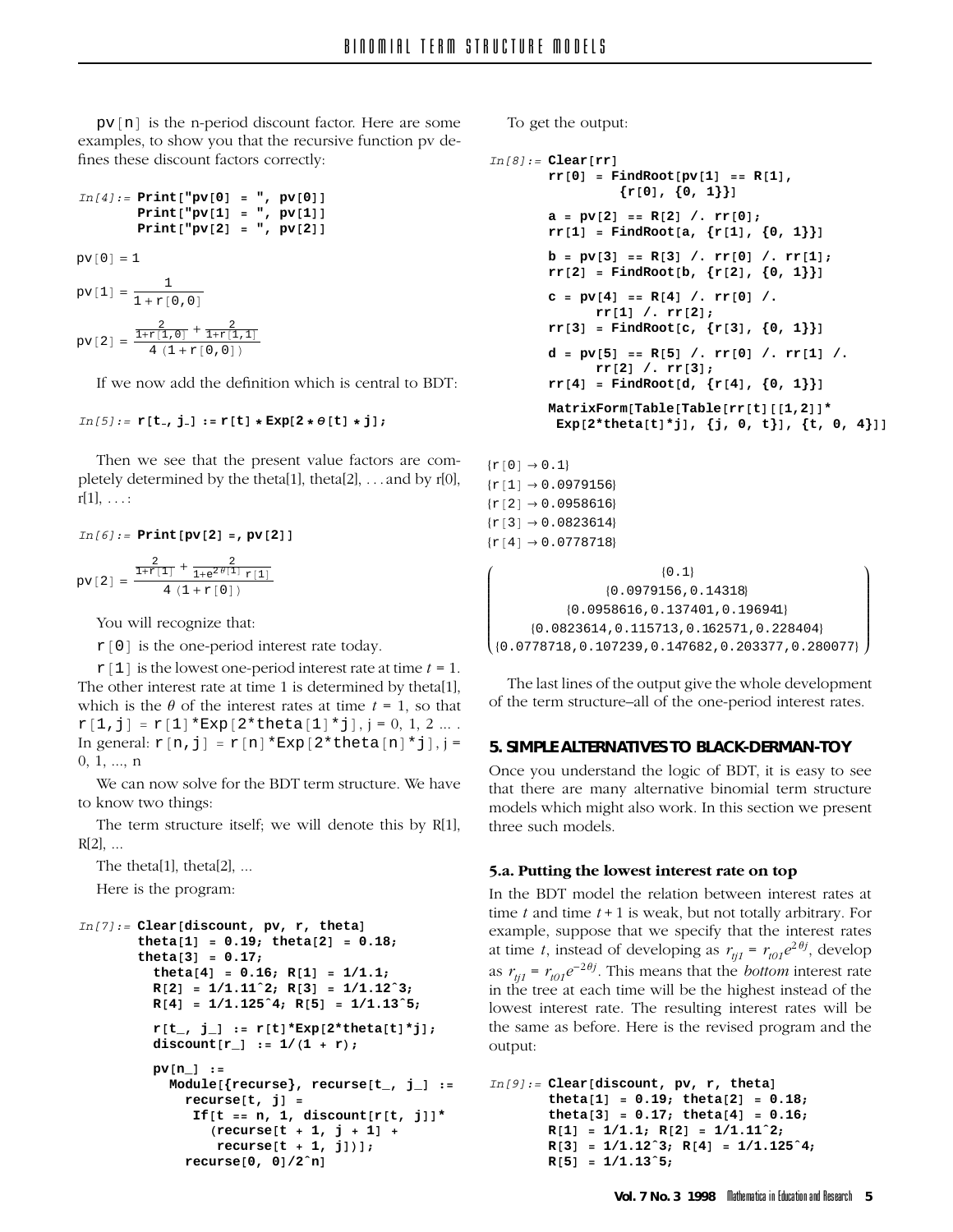ˆ  $\mathbf i$  $\overline{\phantom{a}}$  $\overline{\phantom{a}}$  $\mathbf i$  $\overline{\phantom{a}}$  $\overline{\phantom{a}}$  $\mathbf i$  $\overline{\phantom{a}}$  $\overline{\phantom{a}}$  $\mathbf i$ 

```
r[t_, j_] := r[t]*Exp[-2*theta[t]*j];
  discount[r_] := 1/(1 + r);
  pv[n_] :=
    Module[{recurse}, recurse[t_, j_] :=
      recurse[t, j] =
       If[t == n, 1, discount[r[t, j]]*
          (recurse[t + 1, j + 1] +
          recurse[t + 1, j])];
      recurse[0, 0]/2ˆn]
In[10]:= Clear[rr]
         rr[0] = FindRoot[pv[1] == R[1],
                  {r[0], {0, 1}}];
         a = pv[2] == R[2] /. rr[0];
         rr[1] = FindRoot[a, {r[1], {0, 1}}];
         b = pv[3] == R[3] /. rr[0] /. rr[1];
         rr[2] = FindRoot[b, {r[2], {0, 1}}];
         c = pv[4] == R[4] /. rr[0] /. rr[1] /.
                  rr[2];
         rr[3] = FindRoot[c, {r[3], {0, 1}}];
         d = pv[5] == R[5] /. rr[0] /. rr[1] /.
                  rr[2] /. rr[3];
         rr[4] = FindRoot[d, {r[4], {0, 1}}];
         MatrixForm[Table[Table[rr[t][[1,2]]*
           Exp[-2*theta[t]*j], {j, 0, t}],
             {t, 0, 4}]]
Ê
Á
Á
Á
Á
Á
Á
Á
Á
Á
\left( \begin{smallmatrix} \{0.228404\,,\,0.162571\,,\,0.115713\,,\,0.0823614\} \ \end{smallmatrix} \right){0.1}{0.14318, 0.0979156}
           {0.196941, 0.137401, 0.0958616}
      {0.228404, 0.162571, 0.115713, 0.0823614}
```
**5.b. A more radical change** changing the model. For example, we could write:

 $\epsilon$  could write:  $\begin{cases} r_{t+1,j+1,1} = r_{tj1}e^{m_t+\theta}, \text{ if interest rates move up} \\ r_{t+1,j,1} = r_{tj1}e^{m_t-\theta}, \text{ if interest rates move down} \end{cases}$  $r_{t+1,j,1} = r_{tj1}e^{m_t-\theta}$ , *if interest rates move down* 

This guarantees that the interest rate tree is recombining.<br>In this interest rate process: The interest rate *increments*  $\theta$  are node and time independent, but the  $m_t$ , on the other hand, are time dependent but node independent. In this process the structure of the interest rate dynamics  $\frac{1}{1}$  and  $\frac{1}{1}$  the structure of the structure of the interest rates will never be negative  $\delta$ 

**5.c. Another model** is to write the whole term structure as a function of the initial short-term interest rate  $r$ :



**6. THE BLACK-KARASINSKI MODEL** but it does not have enough degrees of freedom to match other currently-observed market prices. For example, BDT may not match the prices of interest rate caps. It will certainly fail to capture the mean-reversion of interest rates.

The Black-Karasinski (BK) model aims to solve this problem by adding additional degrees of freedom to the interest rate process. The cost-as we shall see-is that the model's time structure is somewhat different from that of a standard binomial interest rate model.

In the BK model we assume that the stochastic process which defines the interest rates is given by  $d(\log r)$  =  $\phi(t)$ [log  $p(t)$  – log r]dt +  $\sigma(t)$ dz. BK refers to  $p(t)$  as the *target rate,*  $\phi(t)$  as the *mean reversion,* and  $\sigma(t)$  as the *local volatility* of  $\log r$ . Consider the following tree, and let's *consider what it would take to make this tree recombining* in the BK model:



 $\log A = \log r$  $\log B = \phi(1) \left[ \log \mu(1) - \log r \right] \Delta t_1 + \sigma(1) \sqrt{\Delta t_1} + \log r$  $\log C = \phi(1) \left[ \log \mu(1) - \log r \right] \Delta t_1 - \sigma(1) \sqrt{\Delta t_1} + \log r$  $\log D = \phi(2) \log \mu(2) - \log B \Delta t_1 + \sigma(2) \sqrt{\Delta t_1} + \log B$  $\log E = \phi(2) \log \mu(2) - \log B \Delta t_2 - \sigma(2) \sqrt{\Delta t_2} + \log B$  $\log F = \phi(2) \log \mu(2) - \log C \Delta t$ , +  $\sigma(2) \sqrt{\Delta t}$ , +  $\log C$  $\log G = \phi(2) \log \mu(2) - \log C \Delta t_2 - \sigma(2) \sqrt{\Delta t_2} + \log C$ 

In order for the tree to be recombining, we must have  $E = F$ . Substituting B into E and C into F gives:  $E = \frac{1}{2}$  is the substituting  $E = \frac{1}{2}$  and  $E = \frac{1}{2}$  and  $E = \frac{1}{2}$ 

$$
E = \phi(2) \left[ \log \mu(2) - \log B \right] \Delta t_2 - \sigma(2) \sqrt{\Delta t_2} + \log B
$$
  
\n
$$
= \phi(2) \left[ \log \mu(2) - \phi(1) \right] \left[ \log \mu(1) - \log r \right] \Delta t_1 - \sigma(1) \sqrt{\Delta t_1} - \log r \right] \Delta t_2 - \sigma(2) \sqrt{\Delta t_2}
$$
  
\n
$$
+ \phi(1) \left[ \log \mu(1) - \log r \right] \Delta t_1 + \sigma(1) \sqrt{\Delta t_1} + \log r
$$
  
\n
$$
F = \phi(2) \left[ \log \mu(2) - \log C \right] \Delta t_2 + \sigma(2) \sqrt{\Delta t_2} + \log C
$$
  
\n
$$
= \phi(2) \left[ \log \mu(2) - \phi(1) \right] \left[ \log \mu(1) - \log r \right] \Delta t_1 + \sigma(1) \sqrt{\Delta t_1} - \log r \right] \Delta t_2 + \sigma(2) \sqrt{\Delta t_2}
$$
  
\n
$$
+ \phi(1) \left[ \log \mu(1) - \log r \right] \Delta t_1 - \sigma(1) \sqrt{\Delta t_1} + \log r
$$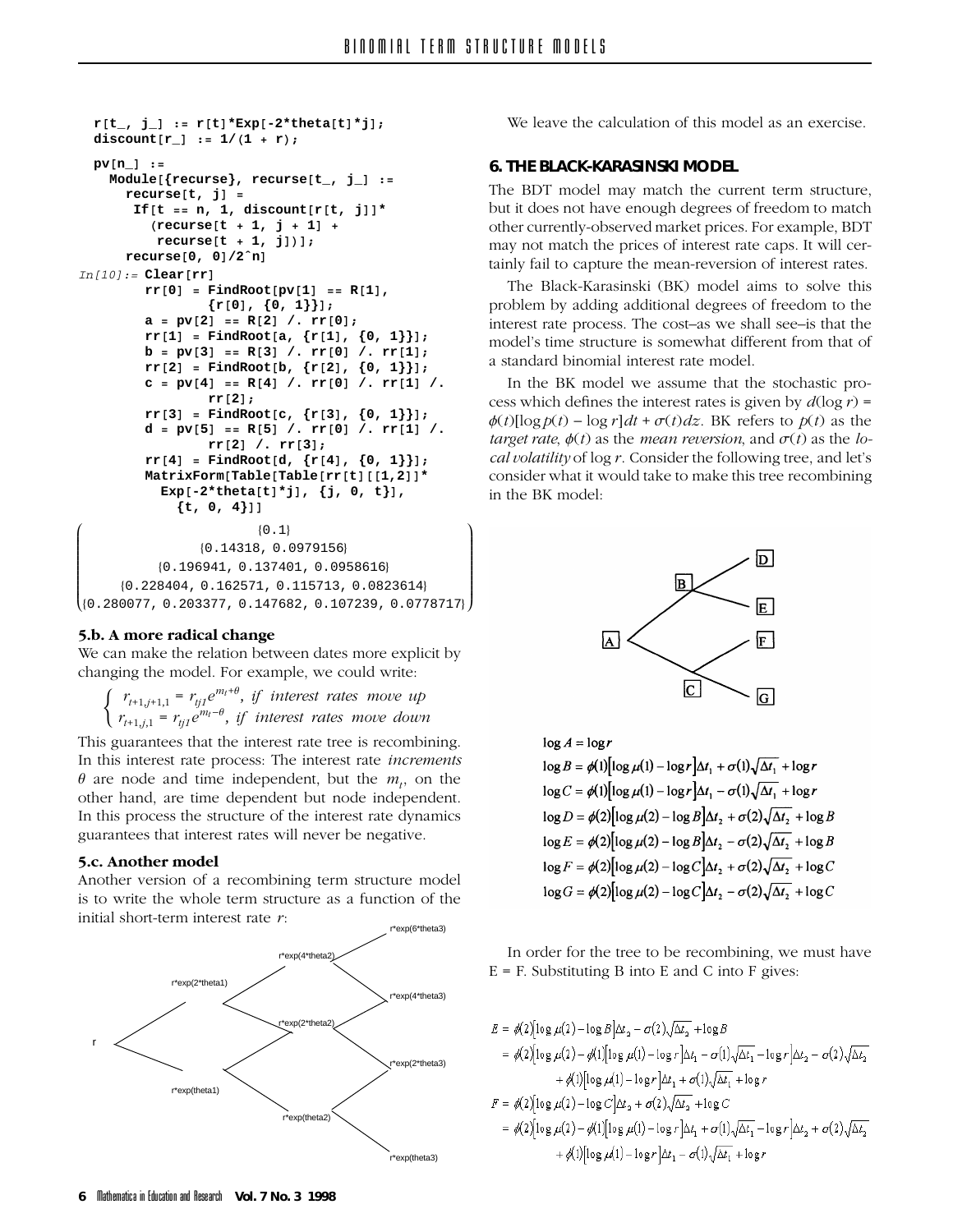Setting these two expressions equal and cleaning up  $\overline{\phantom{0}}$ 

$$
\begin{split} &\phi(2)\Big[-\,\sigma(1)\sqrt{\Delta t_1}\,\Big]\Delta t_2\,-\,\sigma(2)\sqrt{\Delta t_2}\,+\,\sigma(1)\sqrt{\Delta t_1}=\phi(2)\Big\{{}_1+\sigma(1)\sqrt{\Delta t_1}\,\Big]\Delta t_2\,+\,\sigma(2)\sqrt{\Delta t_2}\,-\,\sigma(1)\sqrt{\Delta t_1}\\ &\sigma(1)\sqrt{\Delta t_1}\,=\phi(2)\Big[\,\sigma(1)\sqrt{\Delta t_1}\,\Big]\Delta t_2\,+\,\sigma(2)\sqrt{\Delta t_2}\\ &\phi(2)\Big[\,\sigma(1)\sqrt{\Delta t_1}\,\Big]\Delta t_2\,=\,\sigma(1)\sqrt{\Delta t_1}\,-\,\sigma(2)\sqrt{\Delta t_2}\,\Rightarrow\phi(2)=\frac{1}{\Delta t_2}\Big[\,1-\frac{\sigma(2)\sqrt{\Delta t_2}}{\sigma(1)\sqrt{\Delta t_1}}\Big] \end{split}
$$

This last equation is BK's equation (3). What this equation shows is that the *length* of the interval  $t2$  and the mean reversion  $\phi(2)$  are functions of each other. Blackmean reversion  $\phi(z)$  are remember of each other mass.<br>Karasinski claim that the solution to this equation is: Karasinski claim that the solution to this equation is:

$$
Black-Karasinski \; solution = \Delta t_2 = \frac{4 \Delta t_1 \left(\frac{\sigma(2)}{\sigma(1)}\right)^2}{\left(1 + \sqrt{1 + 4 \phi(2) \left(\frac{\sigma(2)}{\sigma(1)}\right)^2 \Delta t_1}\right)}
$$

We do not prove this directly, but rather use version 3 of *Mathematica* to show that this is the correct solution (we need version 3 because it contains the command  $t$ /FullSimplify, which is more powerful than version  $T_s$  //Simplify, We first use Solve to give us a so-2's //Simplify.) We first use Solve to give us a solution to the equation  $\phi(2) = \frac{1}{t_2} \Big[ 1 - \frac{\sigma(2)\sqrt{t_2}}{\sigma(1)\sqrt{t_1}} \Big]$  in terms of  $t_{2}$ .

$$
\begin{aligned} \text{In[11]:} = \text{sol} = \text{Solve}[\text{phi2 - 1/delta2} \\ (1 - 1/\text{s} * \text{Sqrt[delta2/deltal])} =& 0, \\ &\text{delta2}] \end{aligned}
$$

$$
\left\{ \begin{aligned} &\text{Out[11]=} \\ &\left\{ \begin{aligned} &\text{delta2}\rightarrow \\ &\text{1+2 delta1 phi2 s^2 - \sqrt{1+4 delta1 phi2 s^2} \\ &\text{2 delta1 phi2^2 s^2} \end{aligned} \right\}, \\ &\left\{ \begin{aligned} &\text{delta2}\rightarrow \\ &\text{1+2 delta1 phi2 s^2 + \sqrt{1+4 delta1 phi2 s^2} \\ &\text{2 delta1 phi2^2 s^2} \end{aligned} \right\} \right\}
$$

The two solutions of this equation are given below:

$$
In [12]: = \text{sl} = \text{sol}[[1,1,2]]
$$
\n
$$
s2 = \text{sol}[[2,1,2]]
$$
\n
$$
Out [12] = \frac{1+2 \text{ delta1 phi2 s}^2 - \sqrt{1+4 \text{ delta1 phi2 s}^2}}{2 \text{ delta1 phi2 s}^2}
$$
\n
$$
\frac{1+2 \text{ delta1 phi2 s}^2 + \sqrt{1+4 \text{ delta1 phi2 s}^2}}{2 \text{ delta1 phi2 s}^2}
$$

$$
In[13]:= BKSoln=\n delta1*4*s^2/\n (1+Sqrt[1+4*phi2*s^2*delta1a1])^2
$$

$$
Out[13] = \frac{4 \text{ delta1 s}^2}{\left(1 + \sqrt{1 + 4 \text{ delta1 phi2 s}^2}\right)^2}
$$

We now use FullSimplify to show that  $s1$  is the same as the BK solution, whereas s2 is not (this is very inelegant, but it works):  $\epsilon$ <sup>inel</sup>, but it works):

$$
In[14]: = BKSoln - s1/FullSimplify
$$
  
Out[14]: = 0  

$$
In[15]: = BKSoln - s2/FullSimplify
$$
  
Out[15]: =  $-\frac{\sqrt{1+4 \text{ delta 1 phi 2 s^2}}}{\text{delta 1 phi 2 s^2}}$ 

### What does the BK solution mean? A first illustration

The Black-Karasinksi solution means that as  $n$  gets larger, the number of divisions of a given time period gets correspondingly larger. We give 2 illustrations, both based on numbers from BK. We assume that  $phi1=phi2=...$  = 0. 1 and that  $s = 1$  (this means that all  $\sigma(i)$  are constant) 0.1 and that  $s = 1$  (this means that all  $\sigma(i)$  are constant).<br>The BK solution can be written as a recursive function:

$$
In[16]:= Clear[delta]
$$
\n
$$
delta[0] = 1;
$$
\n
$$
delta[n.] := delta[n] =
$$
\n
$$
4 * delta[n-1] * s^{2}
$$
\n
$$
(1 + \sqrt{1 + 4 * delta[n-1] * phi2 * s^{2}})^{2} / \cdot \{
$$
\n
$$
phi2 \rightarrow 0.1, s \rightarrow 1\}
$$

A table of the first 10  $\Delta t$  shows that they get progres-<br>sively smaller: sively smaller:

*In[17]:=* **Table[δ[j], {j, 0, <sup>10</sup>}]**

```
Out[17]= {1, 0.839202, 0.722343, 0.633694, 0.564205,
          0.508305, 0.462385, 0.424006, 0.391459,
          0.363516, 0.339269}
```
# **What does the BK solution mean?**

BK have another way of illustrating this time dependence of  $\Delta t$ : Suppose we want to divide a 10-year period into 160 subperiods. How big should our initial  $t_0$  be so that 10 years will be covered exactly by 160 subperiods?

To solve this problem, we first redefine our function delta, to make it dependent on the initial  $t_0$  (which we call of course delta). call, of course, delta0):

```
In[18]:= Clear[delta, time]
        delta[n_, delta0_] :=
          delta[n, delta0] =
           If[n == 0, delta0,
              4*delta[n - 1, delta0]*
              sˆ2/(1 + Sqrt[1 + 4*phi*sˆ2*
               delta[n - 1, delta0]])ˆ2 /.
              {phi -> 0.1, s -> 1}]
        time[n_, delta0_] :=
          time[n, delta0] =
            Sum[delta[j, delta0], {j, 0, n - 1}]
```
The function time gives the total time elapsed (i.e., the sum of all the delta), given the initial delta0. Here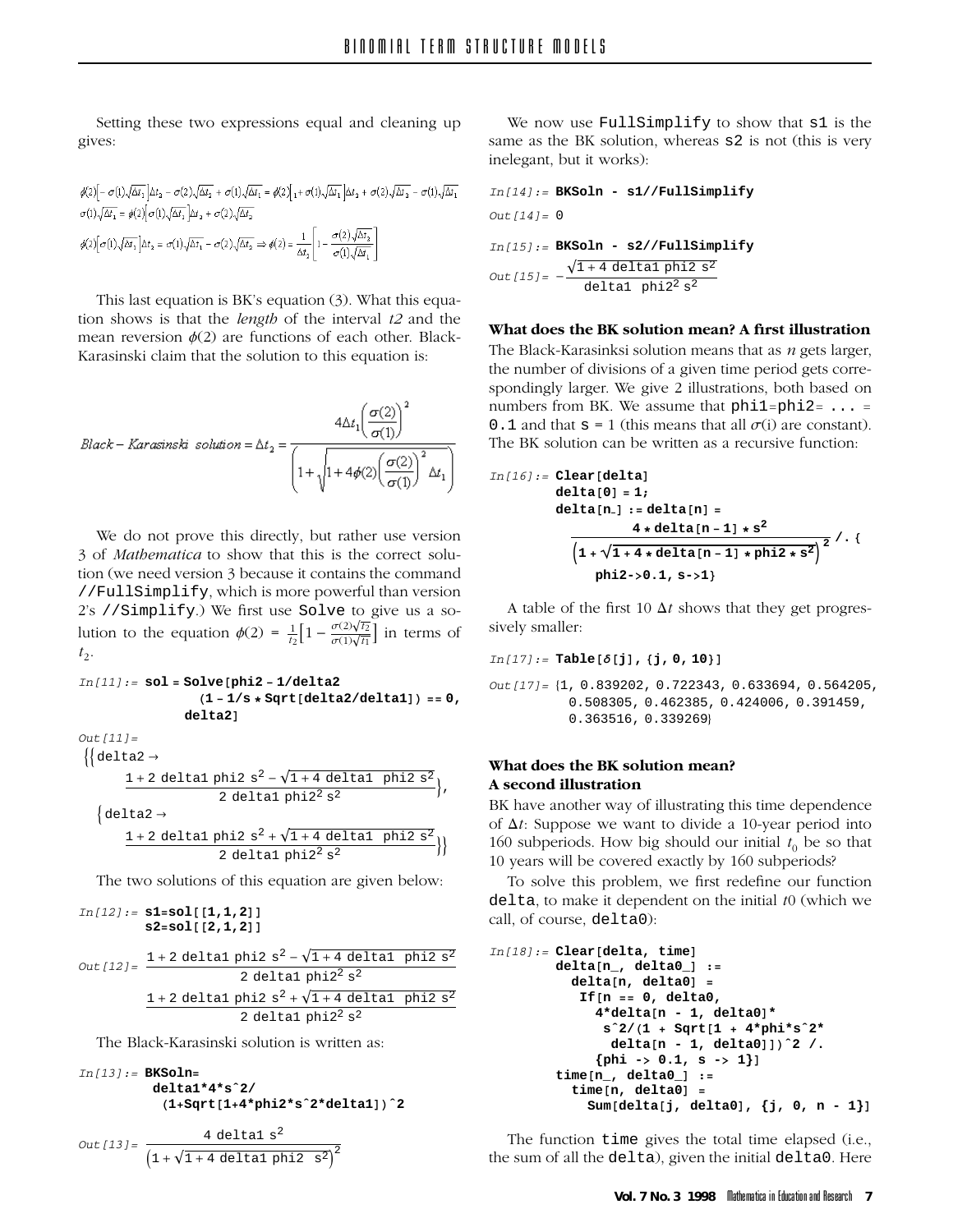is a plot of time for a range of delta0:

```
In[19]:= data =
         Table[{delta0, time[160, delta0] - 10},
             {delta0, 0.18, 0.2, 0.01}];
        ListPlot[data,
          PlotJoined -> True,
          AxesLabel -> {delta0, ""}];
```


The solution is to put the initial delta somewhere between 0.194 and 0.195. To solve exactly, we use a variation of the bisection routine we first illustrated in the  $\alpha$  article on finding the implied Black-Scholes option pric- $\frac{1}{2}$  individually the implicit  $\frac{1}{2}$ ing volatility:

```
In[20]:= Module[{high, low}, high = 0.2;
            low = 0.19;
            While[Abs[time[160, (high + low)/2] -
              10] > 0.00001,
             Print["(high + low)/2 = ",
               (high + low)/2];
             Print["time[160, (high + low)/2] = ",
                     time[160, (high + low)/2]];
              If[time[160, (high + low)/2] > 10,
                  high = (high + low)/2,
               low = (high + low)/2]];
            Print[delta0 = N[(high + low)/2]]]
(high + low)/2 = 0.195time[160, (high + low)/2] = 10.0112(high + low)/2 = 0.1925time[160, (high + low)/2] = 9.95391(high + low)/2 = 0.19375time[160, (high + low)/2] = 9.98264(high + low)/2 = 0.194375time[160, (high + low)/2] = 9.99694(high + low)/2 = 0.1946875time[160, (high + low)/2] = 10.0041(high + low)/2 = 0.194531time[160, (high + low)/2] = 10.0005(high + low)/2 = 0.194453time[160, (high + low)/2] = 9.99873(high + low)/2 = 0.194492time[160, (high + low)/2] = 9.99962(high + low)/2 = 0.194512time[160, (high + low)/2] = 10.0001(high + low)/2 = 0.194502time[160, (high + low)/2] = 9.99985
```

```
(high + low)/2 = 0.194509time[160, (high + low)/2] = 10.
(high + low)/2 = 0.194508time[160, (high + low)/2] = 9.999990.194509
```
the last result shows that  $delta = 0.194509$  gives ten names delta0, (we do this by writing Print [delta0=<br>*N*[(bigh+low)(211) (Not all the output printed)  $N[$  (high+low) /2] ] ). ... (Not all the output printed)

### Time in the BK model

**Black-Karasinksi time is non-linear! Suppose, for example,** we continue the BK example, dividing a 10 year period into 160 intervals. As we have seen above, this means that the length of the first interval is  $0.194509$ ; as we also showed above, the intervals get progressively shorter. This means that more and more periods are needed for a spemeans that more and more periods are needed for a spe-<br>cific time interval as shown in the graph below. cific time interval, as shown in the graph below:

```
In[21]:= Plot[time[n, delta0], {n, 0, 160},
             FrameLabel ->
               {"number of periods",
                "elapsed time, years"},
             Frame -> {True, True, False, False},
             DefaultFont -> {"Helvetica", 8},
             PlotLabel ->
               "Black-Karisinski Time is Nonlinear"];
                    Black-Karisinski Time is Nonlinear
         10
         8
      elapsedtime, years
       elapsedtime, years
         6
         4
         2
         0
            0 25 50 75 100 125 150
```
BK (in Table 1 of their paper) have yet another way of illustrating this: How many years have passed after  $1/5$  of the intervals (i.e., 32 periods) have elapsed? After  $2/5$  of the intervals? Clearly the answer is given by our *Mathematica* function time[32,delta0], time[64, delta0], etc.:

number of periods

```
In[22]:= time[32,delta0]
         time[64,delta0]
         time[96,delta0]
         time[128,delta0]
4.10683
6.33608
7.87391
9.04894
```
time $[160, (high + low)/2] = 9.99996$ 

 $(high + low)/2 = 0.194507$